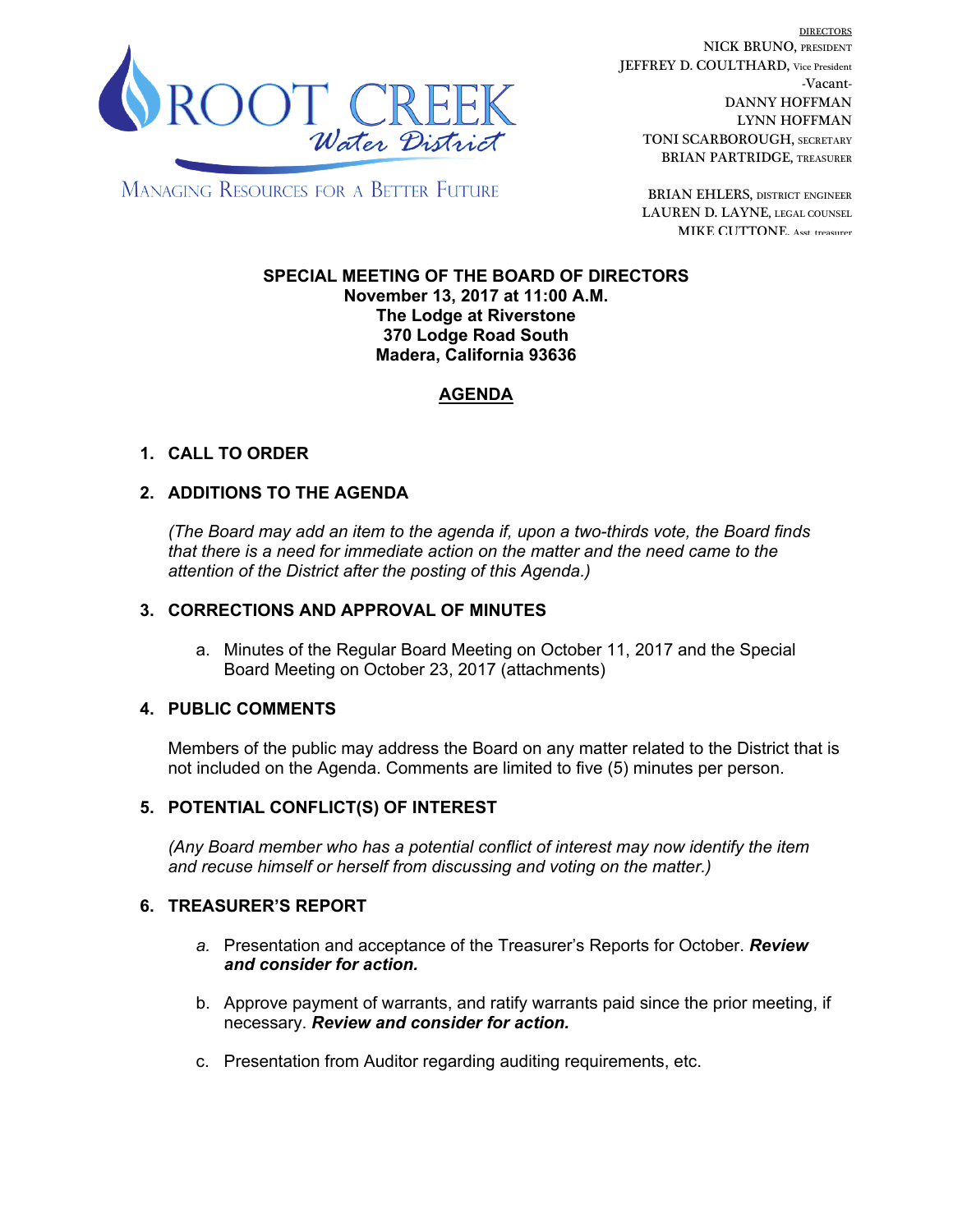## **7. CORRESPONDENCE**

*(Members of the Board or Staff may provide comment on any timely matter related to the District that is not included on the agenda.)*

### **8. BOARD ACTION ITEMS -** *The Board may take action on any of the following items*

### a. **Section 215 Contract**

Adoption of Resolution and authorization for the District President to sign the Section 215 Contract with the Bureau of Reclamation

b. **Review of Analysis on Employees versus Independent Contractors.** Presentation from Che Johnson regarding what is required for the District to have employees – Review and take action

#### c. **General Manager**

 Review and consider approval of independent contractor agreement for the General Manager position.

#### d. **Regular Board Meeting Dates and Time** Review and consider taking action to set the 2018 regular board meeting dates and time

e. **Municipal Service Master Planning** Review and consider taking action regarding municipal service master planning.

# **9. COMMITTEE REPORTS**

- a. **Water Supply and Utilization Ad Hoc Committee.** Report from the Ad Hoc Committee on water supply agreement discussions and potential special projects.
- b. **Budget Planning Ad Hoc Committee.** Report from the Ad Hoc Committee on budget planning.

### **10. ENGINEER'S REPORT**

- a. Agriculture Water Operations and Surface Water Utilization Update
	- i. Surface Water Utilization and Projections
	- ii. Groundwater Recharge Operations
- b. Construction Standards and Specifications, Testing, and Scope Update.
- c. Construction status Update
	- i. Municipal Projects
	- ii. Agricultural Projects In-lieu project expansions
- d. Annexation Update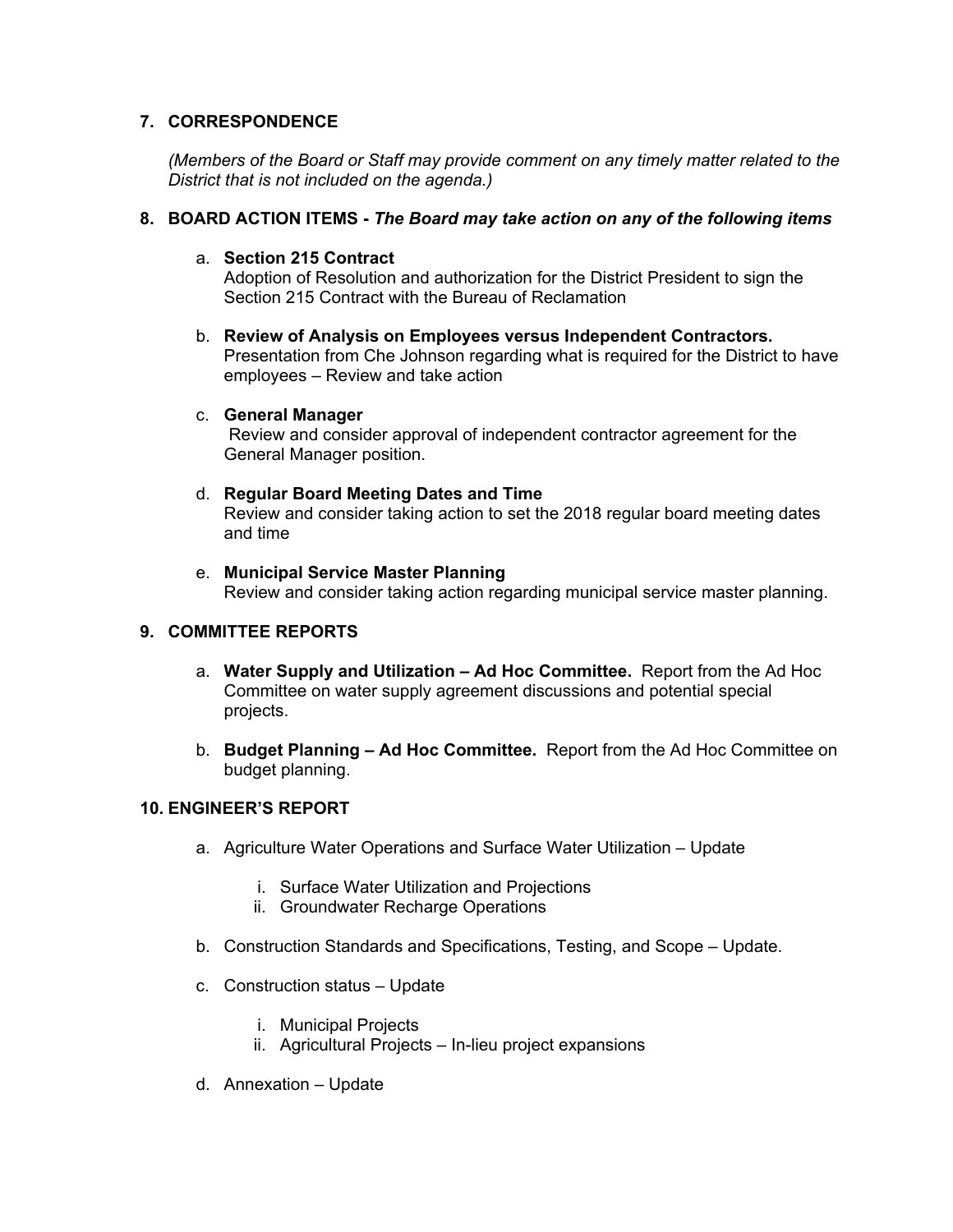- e. Municipal Operations Staff Operations Report for October 2017 Review (attachments)
	- i. Water Operations *The Board may take action on any of the following items.*
		- 1. Review and consider taking action to purchase air fittings for the Hydropneumatic Tank at the costs quoted
		- 2. Review and consider taking action to purchase 8 construction water meters at the cost quoted
		- 3. Review and consider approval of proposal and quote for landscape maintenance by Riverstone Well Sites, Madera, CA (attachment)
	- ii. Wastewater Operations *The Board may take action on any of the following items.*
		- 1. Wastewater Treatment Plant Budget Tracking and Cost Reporting (attachment)
		- 2. Wastewater Treatment Plant Operating Budget Review and consider taking action to authorize approval of an operating budget for November and December 2017
		- 3. Wastewater Treatment Plant Review and consider taking action to purchase lab instruments at the costs quoted (attachment)
		- 4. Review and consider taking action to approve the quote from Jim Crawford Construction Co., Inc. for AB/AC surfacing improvements on the frontage of the wastewater treatment plant (attachment)
		- 5. Review and consider taking action on price quote for material to add to Wastewater Treatment Plant waste stream
- f. Holding Contracts Letter to U.S. Bureau of Reclamation *The Board may take action on this item.*
- g. JPIA Inspection Report
- h. Rates of Irrigation and Potable Water Update (attachment)

# **11. LEGAL COUNSEL REPORT**

- a. Legislative update
- b. Report on legal matters affecting the District

# **12. COMMUNITY FACILITIES DISTRICT (CFD)**

- a. Review of Annual Report for 2017-2018 (attachment)
- b. Report on CFD status Update on the Acquisition Agreement